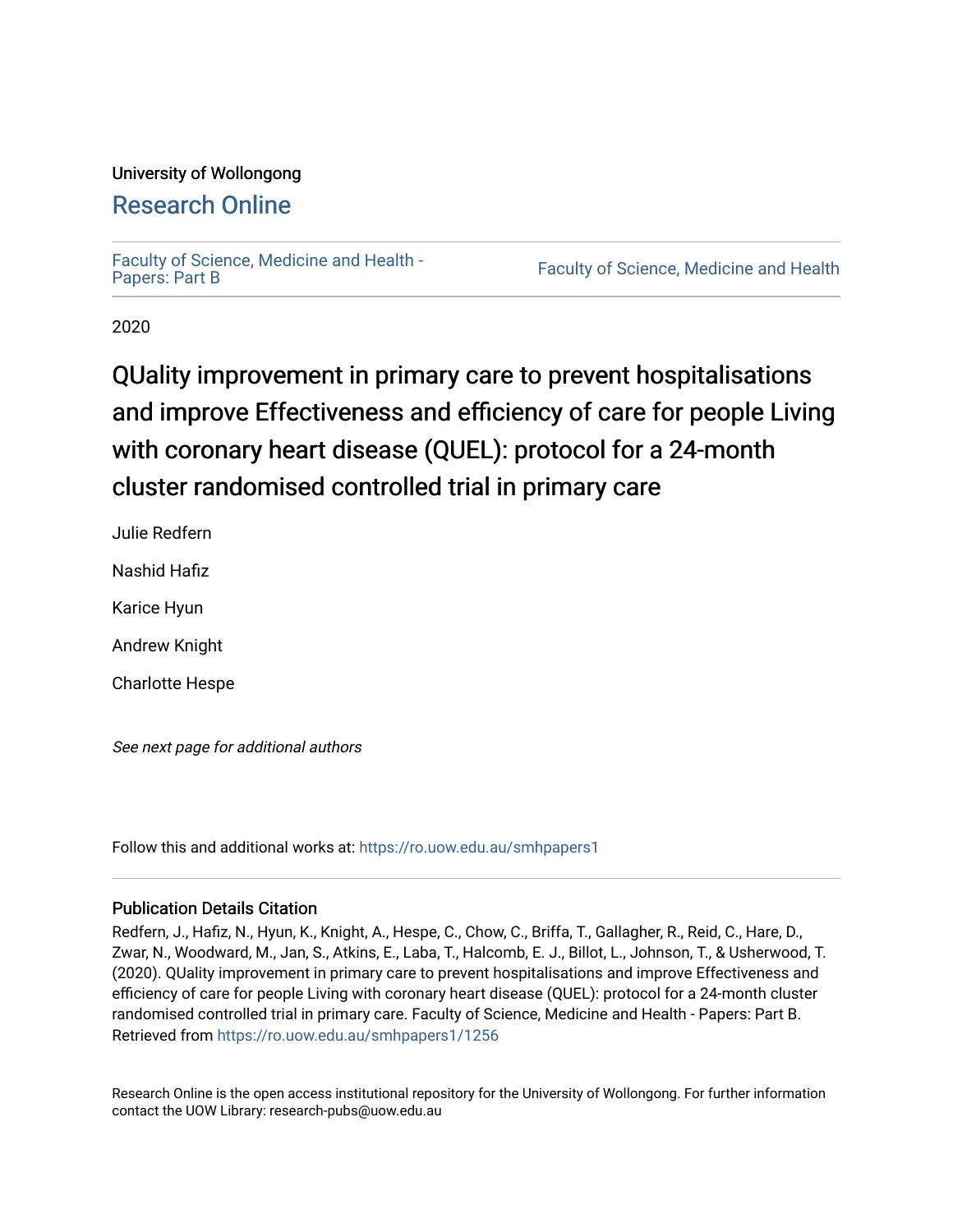## QUality improvement in primary care to prevent hospitalisations and improve Effectiveness and efficiency of care for people Living with coronary heart disease (QUEL): protocol for a 24-month cluster randomised controlled trial in primary care

## **Abstract**

BACKGROUND: Cardiovascular disease (CVD), including coronary heart disease (CHD) and stroke, is the leading cause of death and disability globally. A large proportion of mortality occurs in people with prior CHD and effective and scalable strategies are needed to prevent associated deaths and hospitalisations. The aim of this study is to determine if a practice-level collaborative quality improvement program, focused on patients with CHD, reduces the rate of unplanned CVD hospitalisations and major adverse cardiovascular events, and increases the proportion of patients achieving risk factor targets at 24 months. METHODS: Cluster randomised controlled trial (cRCT) to evaluate the effectiveness of a primary care quality improvement program in 50 primary care practices ( $n \sim 10,000$  patients) with 24-month follow-up. Eligible practices will be randomised (1:1) to participate in either the intervention (collaborative quality improvement program) or control (standard care) regimens. Outcomes will be assessed based on randomised allocation, according to intention-to-treat. The primary outcome is the proportion of patients with unplanned CVD hospitalisations at 2 years. Secondary outcomes are proportion of patients with major adverse cardiovascular events, proportion of patients who received prescriptions for guidelinerecommended medicines, proportion of patients achieving national risk factor targets and proportion with a chronic disease management plan or review. Differences in the proportion of patients who are hospitalised (as well as binary secondary outcomes) will be analysed using log-binomial regression or robust Poisson regression, if necessary. DISCUSSION: Despite extensive research with surrogate outcomes, to the authors' knowledge, this is the first randomised controlled trial to evaluate the effectiveness of a data-driven collaborative quality improvement intervention on hospitalisations, CVD events and cardiovascular risk amongst patients with CHD in the primary care setting. The use of data linkage for collection of outcomes will enable evaluation of this potentially efficient strategy for improving management of risk and outcomes for people with heart disease. TRIAL REGISTRATION: Australian New Zealand Clinical Trials Registry (ANZCTR) number ACTRN12619001790134 (dated 20th December 2019).

## Publication Details

Redfern, J., Hafiz, N., Hyun, K., Knight, A., Hespe, C., Chow, C. K., Briffa, T., Gallagher, R., Reid, C., Hare, D. L., Zwar, N., Woodward, M., Jan, S., Atkins, E. R., Laba, T., Halcomb, E., Billot, L., Johnson, T. & Usherwood, T. (2020). QUality improvement in primary care to prevent hospitalisations and improve Effectiveness and efficiency of care for people Living with coronary heart disease (QUEL): protocol for a 24-month cluster randomised controlled trial in primary care. BMC Family Practice, 21 (1), 36-1-36-8.

### Authors

Julie Redfern, Nashid Hafiz, Karice Hyun, Andrew Knight, Charlotte Hespe, Clara Chow, Tom Briffa, Robyn Gallagher, Christopher Reid, David Hare, Nicholas Zwar, Mark Woodward, Stephen Jan, Emily Atkins, Tracey Laba, Elizabeth J. Halcomb, Laurent Billot, Tracey Johnson, and Timothy Usherwood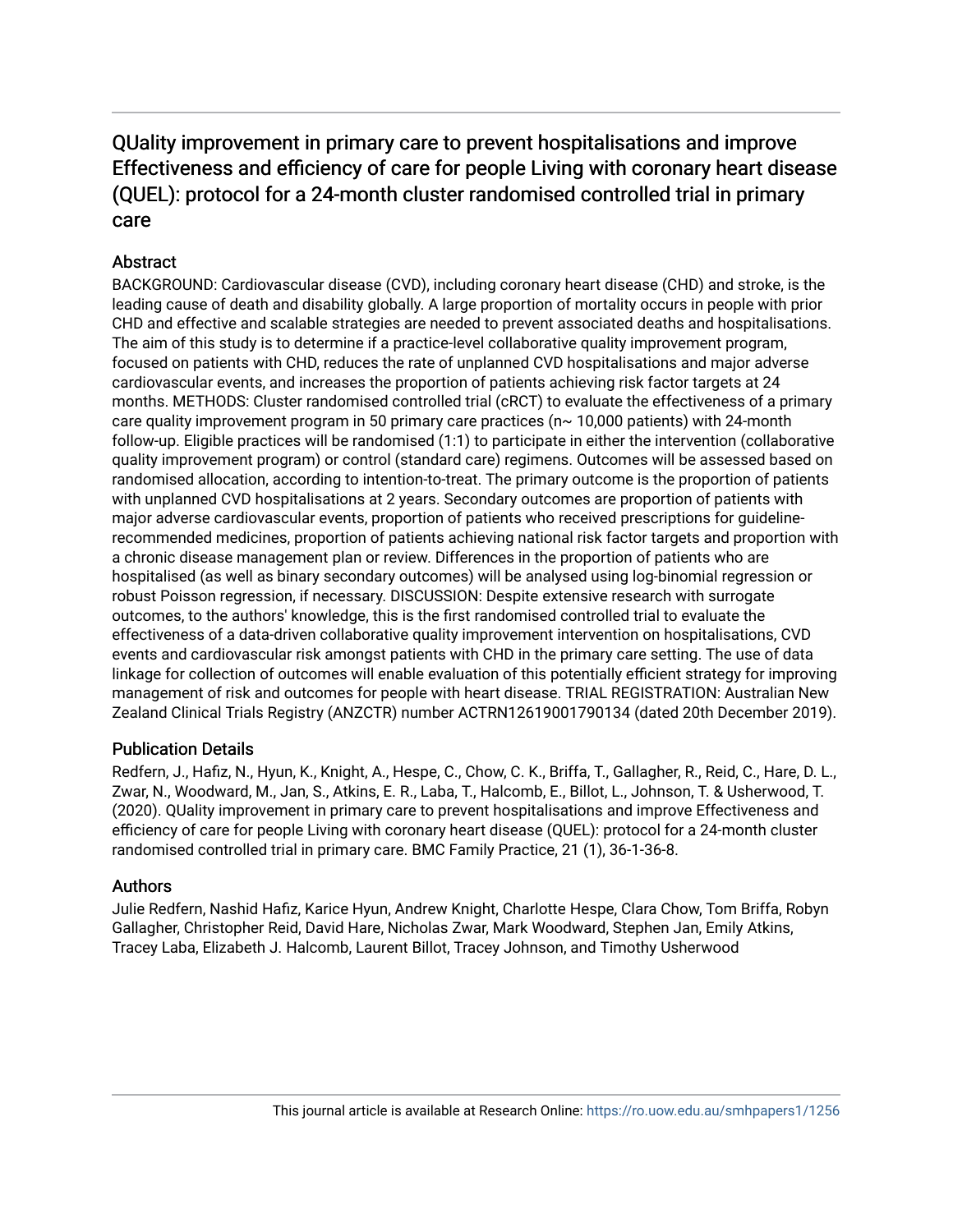## **STUDY PROTOCOL CONSUMING THE RESERVE ACCESS**

# QUality improvement in primary care to prevent hospitalisations and improve Effectiveness and efficiency of care for people Living with coronary heart disease (QUEL): protocol for a 24-month cluster randomised controlled trial in primary care



Julie Redfern<sup>1,2,3[\\*](http://orcid.org/0000-0001-8707-5563)</sup> D, Nashid Hafiz<sup>1</sup>, Karice Hyun<sup>1</sup>, Andrew Knight<sup>4,5</sup>, Charlotte Hespe<sup>6</sup>, Clara K. Chow<sup>1,2</sup>, Tom Briffa<sup>7</sup> , Robyn Gallagher<sup>8</sup>, Christopher Reid<sup>9</sup>, David L. Hare<sup>10</sup>, Nicholas Zwar<sup>11</sup>, Mark Woodward<sup>5,12</sup>, Stephen Jan<sup>3</sup> , Emily R. Atkins<sup>3</sup>, Tracey-Lea Laba<sup>13</sup>, Elizabeth Halcomb<sup>14</sup>, Laurent Billot<sup>3</sup>, Tracey Johnson<sup>15</sup> and Timothy Usherwood<sup>3,16</sup>

### Abstract

**Background:** Cardiovascular disease (CVD), including coronary heart disease (CHD) and stroke, is the leading cause of death and disability globally. A large proportion of mortality occurs in people with prior CHD and effective and scalable strategies are needed to prevent associated deaths and hospitalisations. The aim of this study is to determine if a practice-level collaborative quality improvement program, focused on patients with CHD, reduces the rate of unplanned CVD hospitalisations and major adverse cardiovascular events, and increases the proportion of patients achieving risk factor targets at 24 months.

Methods: Cluster randomised controlled trial (cRCT) to evaluate the effectiveness of a primary care quality improvement program in 50 primary care practices (n~ 10,000 patients) with 24-month follow-up. Eligible practices will be randomised (1:1) to participate in either the intervention (collaborative quality improvement program) or control (standard care) regimens. Outcomes will be assessed based on randomised allocation, according to intention-to-treat. The primary outcome is the proportion of patients with unplanned CVD hospitalisations at 2 years. Secondary outcomes are proportion of patients with major adverse cardiovascular events, proportion of patients who received prescriptions for guideline-recommended medicines, proportion of patients achieving national risk factor targets and proportion with a chronic disease management plan or review. Differences in the proportion of patients who are hospitalised (as well as binary secondary outcomes) will be analysed using logbinomial regression or robust Poisson regression, if necessary.

(Continued on next page)

\* Correspondence: [julie.redfern@sydney.edu.au](mailto:julie.redfern@sydney.edu.au) <sup>1</sup>

<sup>1</sup>Westmead Applied Research Centre, Faculty of Medicine and Health, The University of Sydney, PO Box 154 Westmead, Sydney, NSW 2154, Australia 2 Western Sydney Local Health District, Sydney, Australia

Full list of author information is available at the end of the article



© The Author(s). 2020 **Open Access** This article is distributed under the terms of the Creative Commons Attribution 4.0 International License [\(http://creativecommons.org/licenses/by/4.0/](http://creativecommons.org/licenses/by/4.0/)), which permits unrestricted use, distribution, and reproduction in any medium, provided you give appropriate credit to the original author(s) and the source, provide a link to the Creative Commons license, and indicate if changes were made. The Creative Commons Public Domain Dedication waiver [\(http://creativecommons.org/publicdomain/zero/1.0/](http://creativecommons.org/publicdomain/zero/1.0/)) applies to the data made available in this article, unless otherwise stated.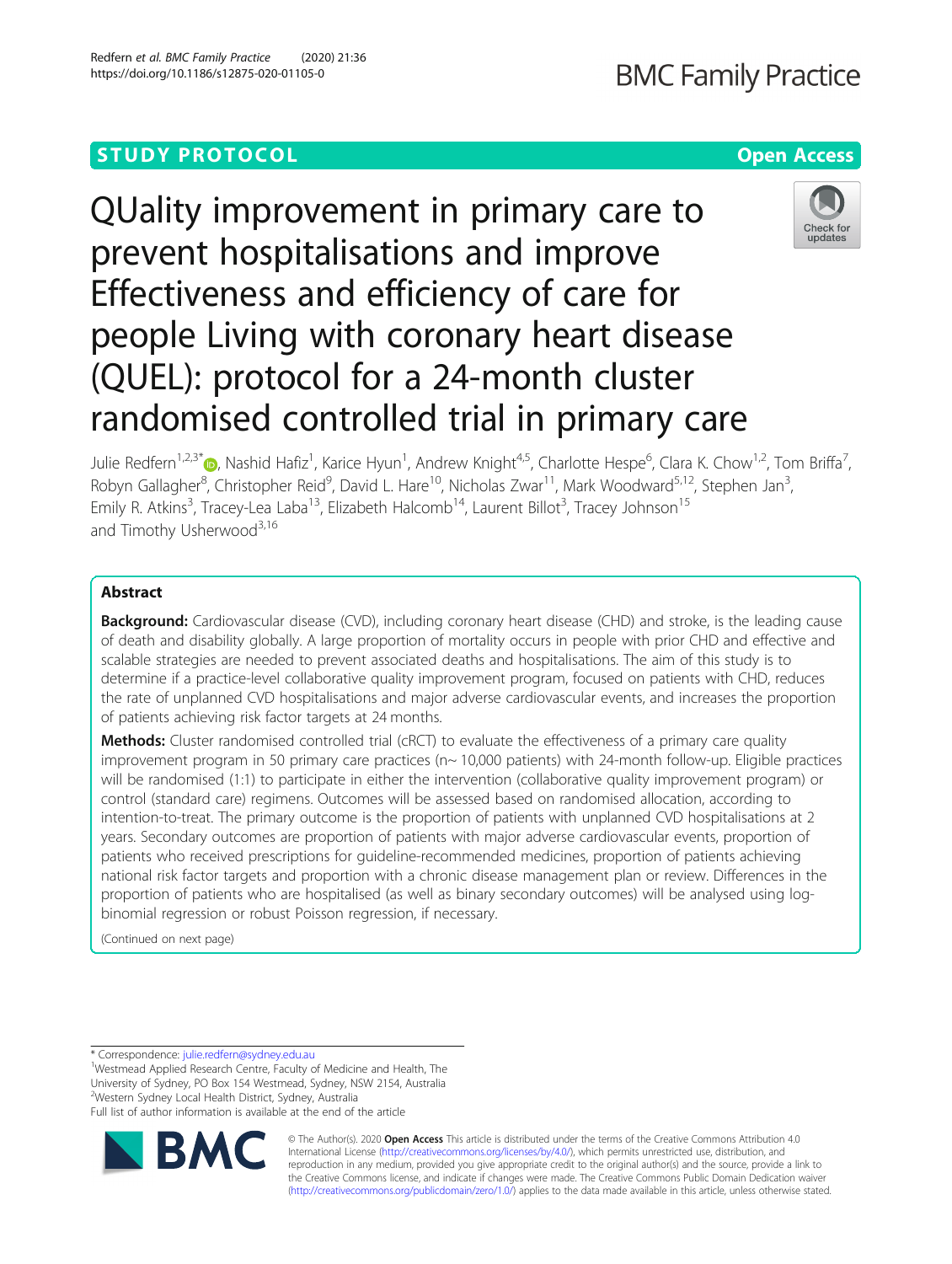#### (Continued from previous page)

**Discussion:** Despite extensive research with surrogate outcomes, to the authors' knowledge, this is the first randomised controlled trial to evaluate the effectiveness of a data-driven collaborative quality improvement intervention on hospitalisations, CVD events and cardiovascular risk amongst patients with CHD in the primary care setting. The use of data linkage for collection of outcomes will enable evaluation of this potentially efficient strategy for improving management of risk and outcomes for people with heart disease.

Trial registration: Australian New Zealand Clinical Trials Registry (ANZCTR) number [ACTRN12619001790134](http://www.anzctr.org.au/ACTRN12619001790134.aspx) (dated 20th December 2019).

Keywords: Quality improvement, Primary care, Secondary prevention, Coronary heart disease, Data, Cardiovascular disease, Health services, Data linkage

### Background

Cardiovascular disease (CVD), including coronary heart disease (CHD) and stroke, is the leading cause of death and disease burden globally [\[1](#page-8-0)]. CHD accounts for the greatest single disease morbidity and nearly one fifth of all deaths, with around a third of these occurring in people who have prior CHD [\[2](#page-8-0), [3](#page-8-0)]. With an aging population, and more people surviving initial events, the burden of CHD is increasing and is projected to rise from around 47 million disability-adjusted life years (DALYs) globally in 1990 to 82 million DALYs by 2020 [\[3](#page-8-0)]. However, despite international guidelines recommending secondary prevention [[4](#page-8-0)–[6](#page-8-0)], adherence, access and sustainability of their implementation is suboptimal. Use of evidence-based secondary prevention medications and lifestyle change both decline in the initial 6 months after an event [\[7\]](#page-8-0) and continue to decline thereafter [\[8](#page-8-0)]. Therefore, improving post-discharge care through secondary prevention strategies (healthy living, adherence to medicines) is an international priority requiring innovative and efficient strategies that support better patient care [\[9](#page-8-0), [10](#page-8-0)].

Collaborative quality improvement initiatives offer an efficient way to support and improve health service delivery on a large scale. These 'purposeful efforts to secure positive change' have become a focus of activity within the international healthcare environment [\[11\]](#page-8-0). In response to increasing health demand, the Institute for Healthcare Improvement (US) developed the Breakthrough Collaborative Quality Improvement Methodology to make rapid improvements in quality while reducing costs [[12](#page-8-0)]. This approach offers a scalable model by targeting stakeholders to drive improvement, leveraging the collective power of sites working simultaneously on the same problem and using data to drive performance [\[12](#page-8-0)]. Collaborative methodology has been applied to a range of healthcare systems with demonstrated success in areas such as asthma [\[13](#page-8-0)], chronic heart failure [[14\]](#page-8-0) and compliance with healthcare standards [[15](#page-8-0), [16\]](#page-8-0). While such programs have been evaluated, evidence for their impact and effectiveness has only focussed on surrogate endpoints and more robust evidence is needed [[17,](#page-8-0) [18\]](#page-8-0).

In recent years, the expansion of technology has enabled the integration of automated data extraction, which has expanded opportunity for data-driven quality improvement [[19](#page-8-0)]. For example, in primary care, practices can utilise their routinely collected data to inform practicelevel decision-making and implementation of associated quality improvement [\[20\]](#page-8-0). As such, a focus on data-driven quality improvement has become a key element within contemporary literature outlining the building blocks of high performing primary care practices [\[21\]](#page-8-0). Current data shows that only 38% of Australian patients with CVD receive a government-funded chronic disease management plan from their primary care provider [\[22](#page-9-0)]. The aim of the QUEL (QUality improvement in primary care to prevent hospitalisations and improve Effectiveness and efficiency of care for people Living with CHD) study is to evaluate whether a data-driven quality improvement program implemented in primary care reduces CVD hospitalisations and improves CVD risk factors and medication adherence in patients with CHD over 24 months.

Specific objectives are to determine if a primary care practice-level, collaborative quality improvement program:

- i. reduces the rate of unplanned CVD hospitalisations and major adverse cardiovascular events (MACE) at 24 months in patients with CHD;
- ii. increases the proportion of patients who are prescribed evidence-based medications for CVD, are achieving national targets for risk factors (cholesterol, blood pressure (BP), smoking) and have an active Chronic Disease Management (CDM) or review plan in place and to;
- iii. determine barriers and enablers associated with implementation of the quality improvement program.

#### Methods/design

#### Study design

QUEL is a cluster randomised controlled trial (cRCT) with 1:1 randomisation recruiting 50 Australian primary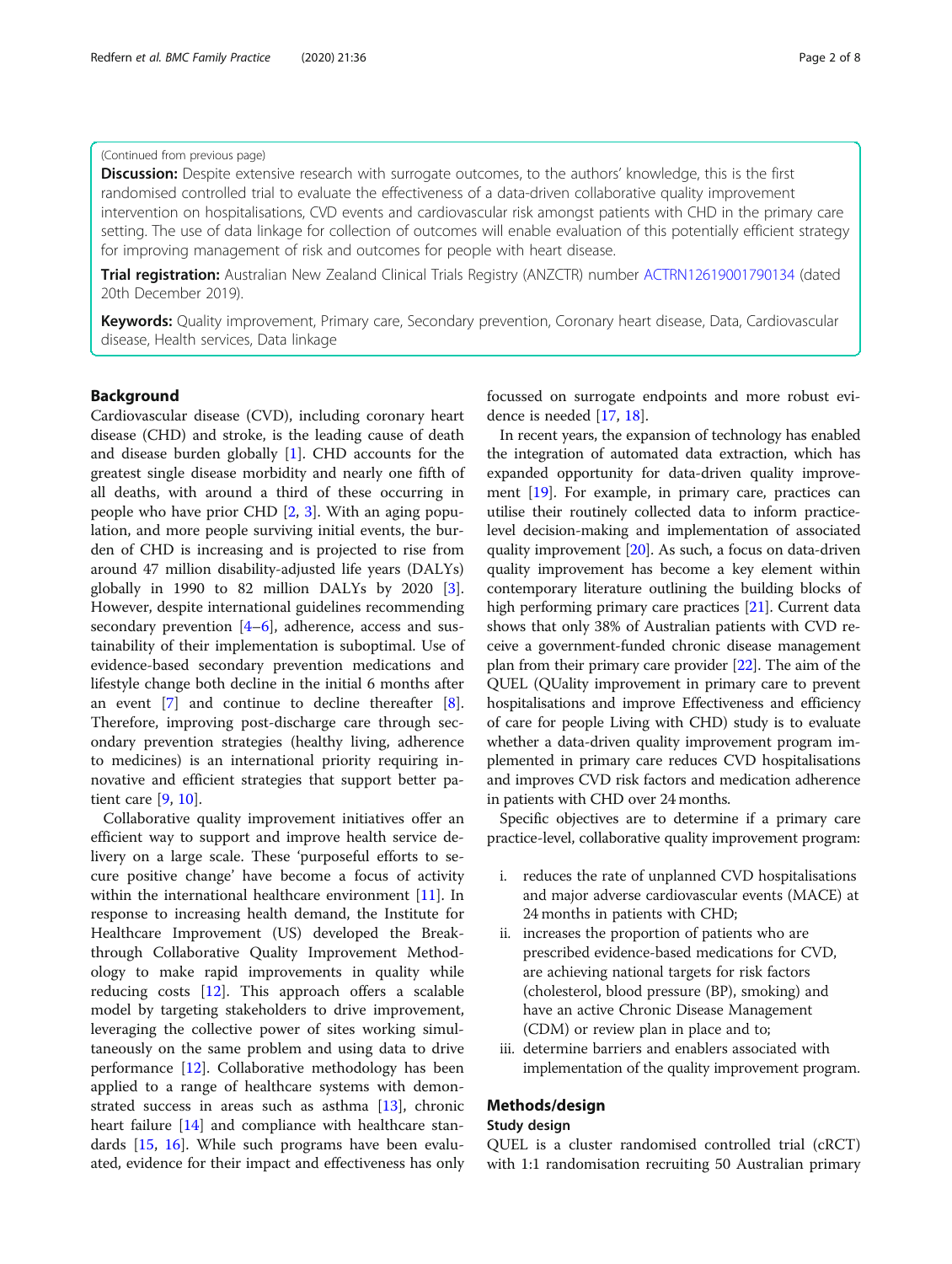care practices ( $n \sim 10,000$  patients with CHD) with 24month follow-up to compare outcomes amongst practices allocated to collaborative quality improvement program versus standard care (Fig. 1). Data will be collected via linkage of routinely collected primary care practice data with administrative data (hospitalisations, deaths and pharmaceutical prescriptions).

#### Practices and patients

Primary care practices will be identified through Australian Primary Health Networks (PHNs) across two states of Australia (New South Wales, Queensland). Research team members and representatives from the Improvement Foundation (an Australian not-for-profit organisation providing consultancy and training services in quality improvement) will approach all PHNs in participating states and provide information about the study. Supportive PHNs will then communicate with primary care practices in their jurisdictions to seek expressions of interest (EOI) for participating. Research team members will coordinate receipt of EOIs and contact practice staff to confirm eligibility and commence formal recruitment processes, signing of agreements and enabling automated data extraction from practice software. Inclusion and exclusion criteria for practice are detailed below.

Practices will be eligible to participate if they;

i. manage ≥100 patients year with prevalent CHD and

ii. use practice software that is compliant with Improvement Foundation systems (such as Medical Director, Best Practice, Communicare, Monet and Clarity which account for the majority of practice management software market-share in Australia).

#### Practices will be excluded if:

- i. they are unwilling to provide written agreement to participate in the quality improvement program or
- ii. the primary care practice is already participating in a formal quality improvement project targeting CVD.

The patient cohort for the QUEL will comprise a dataset of all eligible patients presenting to participating practices who meet the following inclusion criteria.:

- i. are ≥18 years with a documented diagnosis of CHD in the primary care record of a participating practice, and
- ii. have visited the participating practice at least once in the previous 12 months.

#### Ethics

This study will adhere to the National Health and Medical Research Council (NHMRC) ethical guidelines for human research [[23](#page-9-0)] and processes are detailed elsewhere [\[24\]](#page-9-0). Given this is a cRCT with a practice-level

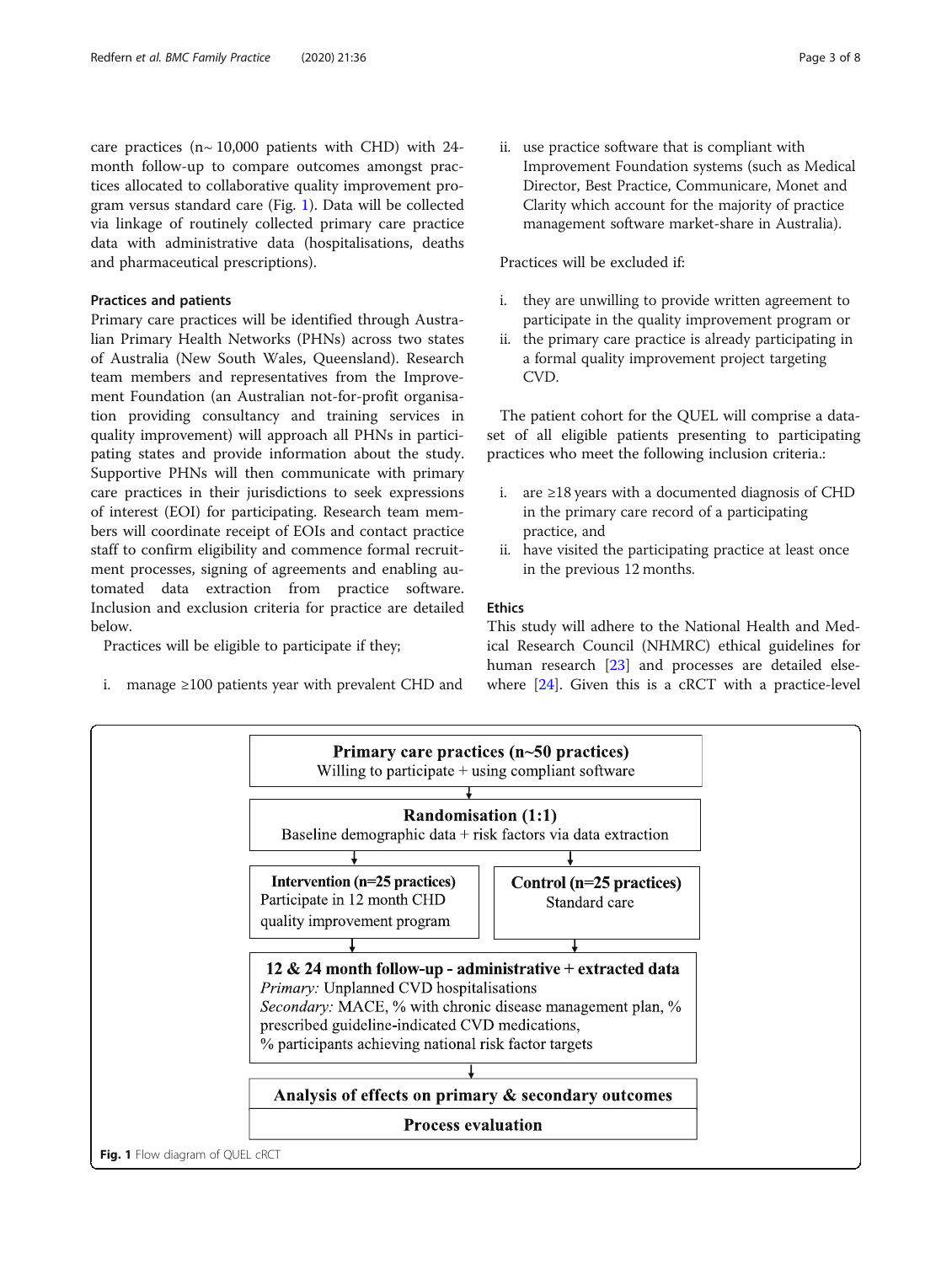intervention, patient data will be extracted with a waiver of consent. Ethics approval has been obtained from the New South Wales Population & Health Services Research Ethics Committee (HREC, HREC/18/CIPHS/44), which also meets the formal approval requirements for Queensland. A waiver of consent is required because it will be impractical to collect individual consent from each patient and data linkage will be via data extraction from clinical software. The intervention will occur at the practice-level and it is not anticipated there will be any harm to individual patients. However, if a practice wishes to withdraw from the study they will be free to do so at any time. Any necessary protocol amendments will be approved by the ethics committee, investigators, trial registries and if required the journal should the need arise.

#### Intervention and control groups

Practices allocated to the intervention will participate in a CHD secondary prevention collaborative quality improvement program. The program is designed to use data and practice level engagement to implement rapid and progressive changes based on Plan, Do, Study, Act (PDSA) cycles for pre-determined performance targets [\[21\]](#page-8-0). The program is underpinned by the psychology of behaviour change, active practice-level engagement combined with extraction and utilisation of electronically extracted data from practice software [[12](#page-8-0)]. Practices will collaborate and support each other between and within practices in an ongoing way over 12 months to achieve a set of key performance measures (Table 1). These measures have been pre-determined based on guidelines [\[6](#page-8-0)] and availability of data for extraction and were developed and approved through an iterative process involving study investigators, clinicians and quality improvement experts. Intervention practices will receive their summarised performance data monthly.

The 12 month intervention will deliver the collaborative quality improvement program via (i) Learning workshops where a minimum of two practice staff (ideally one GP and one practice staff) participate in two online and two face-to-face learning workshops (based on Langley and Nolan model for improvement)  $[21]$ ; (ii) Activity periods where practices use their own electronically extracted data to test and implement improvements through cycles of small step-wise changes; (iii) Data reporting and feedback where practices submit monthly data and PDSA cycles on which they are provided objective feedback (telephone and in-person visits) on their outcomes and progress and; (iv) Transfer where PHNs share learnings from practices within their jurisdictions [[18\]](#page-8-0). Only personnel trained in delivery of collaborative quality improvement will deliver the practice support and all practices will have access to an online Sharepoint website for regular communication and support.

#### Table 1 QUEL intervention key performance measures

- Proportion of patients with CHD where LDL has been recorded within the previous 12 months
- Proportion of patients with CHD whose most recent LDL result was less than 2.0 mmol/L
- Proportion of patients with CHD with a recorded BP reading taken within the previous 12 months
- Proportion of patients with CHD whose most recent BP reading, taken within the previous 12 months, was less than or equal to 130/80 mmHg
- Proportion of patients with CHD whose smoking status has been recorded
- Proportion of patients with CHD recorded as a current smoker
- Proportion of patients with CHD who are currently prescribed an antiplatelet agent
- Proportion of patients with CHD who are currently prescribed a statin
- Proportion of patients with CHD who are currently prescribed an ACE inhibitor or ARB
- The proportion of patients with CHD with MBS Items 721 or 732 claimed (GP Management Plans or review)
- Proportion of patients with CHD who have an influenza vaccination recorded within the previous 12 months

CHD Coronary heart disease, LDL Low density lipoprotein, BP Blood pressure, Angiotensin-converting-enzyme (ACE) inhibitor, ARB Angiotensin II receptor blockers, MBS Medicare Benefits Scheme, GP General practice

Practices allocated to the control group will participate in usual care without access to the quality improvement intervention for CHD during the study period. Control practices will be offered an opportunity to participate in a series of virtual workshops after data collection has closed. No individuals presenting to a participating practice (intervention or control) during the study period will be restricted in any way in terms of the care and treatment they receive from their healthcare providers. As this is a cRCT, it is not anticipated any post-trial care will be required for individual patients. However, after completion of follow-up, practices allocated to the control group will be offered the opportunity to receive support for quality improvement activities via a virtual program delivered by the Improvement Foundation. Their participation will be voluntary and will not impact on data collection.

#### **Outcomes**

The primary outcome is the proportion of patients with unplanned CVD hospitalisations within 2 years of baseline data extraction (and commencement of intervention for those allocated to intervention group). For this study, CVD is defined as any condition involving the heart, brain or peripheral blood vessels and includes CHD (such as angina and myocardial infarction, MI), cerebrovascular disease (such as stroke), peripheral arterial disease and other conditions including heart failure and atrial fibrillation [\[25\]](#page-9-0).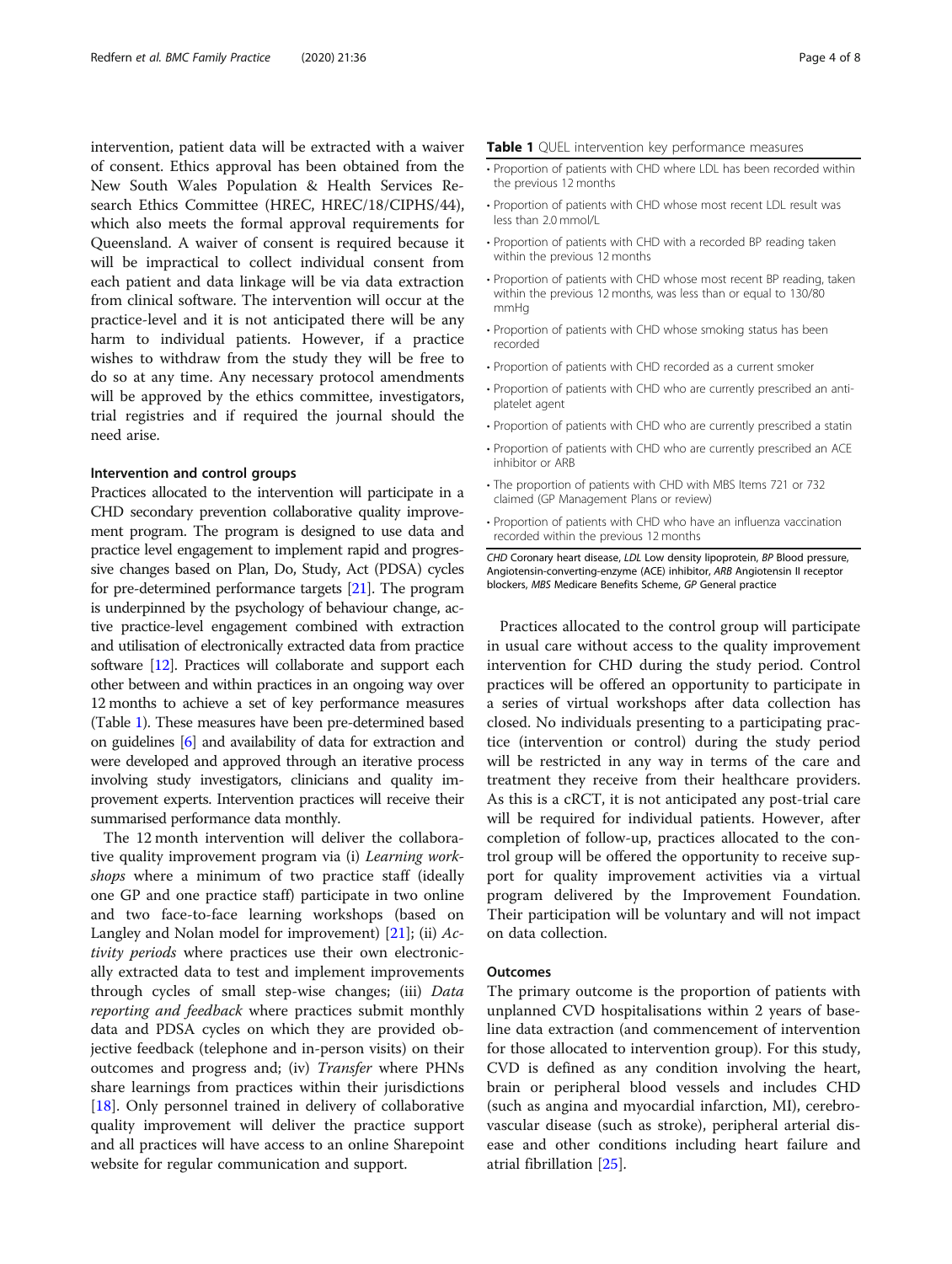- i. Proportion of patients with major adverse cardiac and cerebrovascular events (fatal and non-fatal) that includes CHD (angina or MI), stroke or CVD death,
- ii. proportion of patients who received guidelinerecommended medicines,
- iii. proportion of patients with a chronic disease management plan or review (Australian Medicare Item numbers 721 or 732 respectively) and;
- iv. proportion of patients achieving national targets for CVD risk factors (total cholesterol, systolic blood pressure, smoking).

#### Data collection and management

All data will be collected at baseline, 12 and 24 months. CVD hospitalisations and cardiovascular events will be collected via state-based administrative admissions data (depending on location of recruited practices). Individual patient deaths will be collected via linkage with the National Death Index and medication prescriptions and health service utilisation via linkage with the Australian Government Department of Health Pharmaceutical Benefits Scheme (PBS) and Medical Benefits Scheme (MBS) schemes respectively. Probabilistic matching will be used to link records and the estimated proportion of invalid and missed links using data linkage will be very low [\[26](#page-9-0)]. Data collection pertaining to the proportion of patients with chronic disease management plans and achieving national risk factor targets (cholesterol, smoking, and BP) will be electronically extracted from participating practice software systems using an automated data extraction tool with encrypted identifiers attached to patient data.

All data will be stored on a password-protected Secure Unified Research Environment (SURE), which is a purpose-built, remote-access data storage facility. This environment allows researchers to safely access, store and analyse study data [\[27\]](#page-9-0). Only aggregated and analysed data can be exported and data in SURE cannot be copied, downloaded or transmitted by email or other means. Only trained study research staff will have access to the SURE facility through a staff-specific username and password. The linked dataset will therefore be anonymised and the research team who will be analysing the data and delivering the intervention will not have access to individual-level data. This maximises privacy and forms an important aspect of the requirements for waiver of consent approval. Electronic files containing linked data for analysis will be stored on a Virtual Project Workspace within SURE and the access period shall be from study commencement for 7 years to enable all analyses to be completed. At the end of this data retention period, the tapes holding the archived data files will be physically destroyed.

#### Randomisation

Practices will be randomised 1:1 to intervention (collaborative quality improvement program) or control groups using a computer-generated sequence generated with SAS 9.4 (Proc Surveyselect). Randomisation will be stratified according to two subgroups - rural versus urban location and size of the practice  $(\leq 2 \text{ versus } > 2$ GPs in a practice). The statistician performing randomisation will be blinded to practice names and details and only exposed to the practice characteristics that enable stratification. Once allocation is completed, a research team member will be provided the allocation list to enable communication with practices and commence arrangements for their respective requirements. It is not be possible to conceal the group allocation from the practices themselves or the research team delivering the intervention. However, given data is collected via linkage and not performed by research staff, it is essentially concealed. The statistician conducting analysis will be blinded to practice allocation.

#### Sample size

The target sample size is 6050 (3025 per group), obtained from 50 practices (25 per randomised group) with an average cluster size of 121 patients per practice. This is estimated to provide 80% power to detect a ratio of the group proportions (or relative risk) of 0.75. This sample size assumes a control group readmission rate of 35% based on a recent Australian cohort study  $(n =$ 6172) reporting an atherothrombotic disease readmission rate of 35% at 2 years for patients with CHD [\[28](#page-9-0)]. The estimation assumes a significance level of 0.05 and an intra-class correlation coefficient (ICC) of 0.05. The ICC is based on data from two cross-sectional studies in Australian primary care [\[29,](#page-9-0) [30\]](#page-9-0). Loss to follow-up is anticipated to be very minimal given the primary outcome will be obtained via data linkage [[26](#page-9-0)].

#### Statistical analyses

Analyses will be conducted at the individual level while accounting for clustering of patients within practices. Intention-to-treat principle will be followed with patients analysed according to their randomisation group. Differences in the proportion of patients who are hospitalised (as well as binary secondary outcomes) will be analysed using log-binomial regression or robust Poisson regression in case of convergence issues. Clustering will be accounted for by modelling the correlation among patients from the same cluster using generalised estimating equations with an exchangeable correlation structure. Sensitivity analyses will include analyses of yearly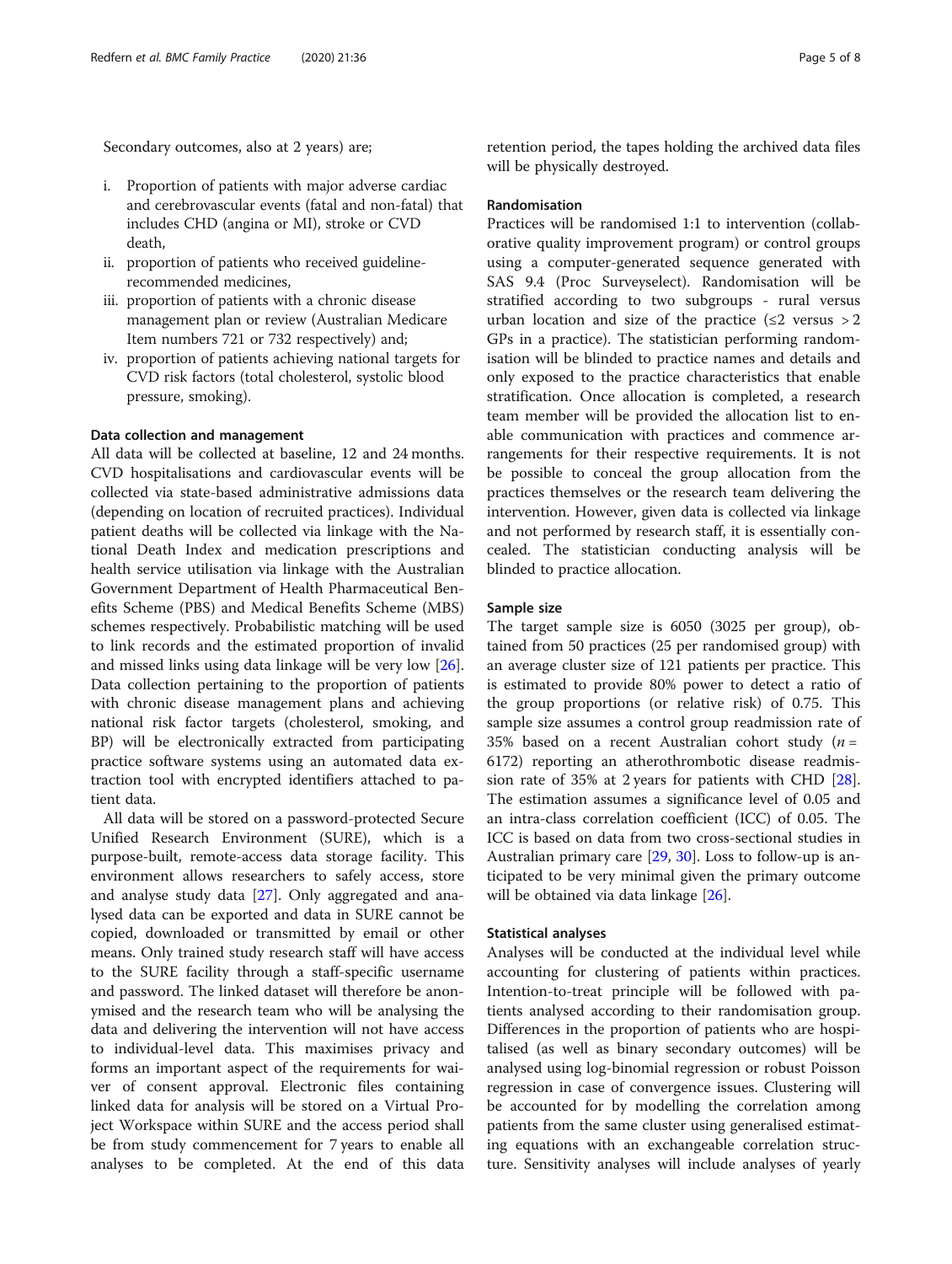rates using Poisson regression and/or time-to-event analyses via Cox models. Adjusted analyses will also be performed to account for baseline imbalances in cluster and patient characteristics. Pre-specified sub-group analyses will be used to determine the impact of the intervention on different patient groups (male v female; low SES v high SES, different CVD subgroups, influenza vaccination or not) and practice types (e.g., large v small and urban v rural). This will be done by adding the subgroup variable as well as its interaction with the intervention to the main analysis model. As data will be extracted from primary care practice clinical records and administrative data, if not recorded, it will be assumed that the task has not been done. A detailed analysis plan including mock tables will be developed and signed-off prior to unblinding.

#### Barriers and enablers to implementation

This evaluation will enable examination of barriers and enablers to implementation of the quality improvement program. For example, level of support and expertise needed for practices to engage with the intervention as well as time spent preparing PDSA cycles and their delivery. Analyses will be informed by the Pawson and Tilley realistic evaluation model, which seeks to understand human choices and actions, within a systems context [[31\]](#page-9-0). We will use a mixed methods approach with 3 data sources: (i) quantitative data related to practice engagement, attendance, time commitment, software capability, staff skills and capacity; (ii) survey of intervention practices to examine satisfaction and utility and (iii) semistructured interviews with practice staff who participated in workshops and PHN representatives to identify capability and barriers and enablers to implementation. To obtain a broad range of views we will use maximum variation purposive sampling based on patient and practice characteristics [\[32](#page-9-0)]. Sampling will continue until thematic saturation is reached. Analyses (NVivo 11) will be thematic with coding based on emergent themes.

#### **Discussion**

To the authors' knowledge this is the first randomised controlled trial to evaluate the effectiveness of a datadriven collaborative quality improvement intervention in primary care on hospitalisations and events amongst patients with CHD. The use of data linkage for collection of outcomes will enable evaluation of this potentially efficient strategy for improving management of risk and outcomes for people with CHD. Dissemination plans at the conclusion of the study include a written report to all investigators, PHNs and practices involved in the study. In addition, the results will be submitted to a peer reviewed journal and presented at scientific conferences.

Evidence from a recent systematic review (64 studies) found that collaborative quality improvement promotes shared learning and clinical processes [[33\]](#page-9-0). However, the authors conclude by highlighting that although results are encouraging the studies lack scientific quality and robust methodology. The QUEL study will overcome these limitations and the design has enabled collection of data for hospitalisations for a large population.

At the conclusion of this trial we expect to have evidence for a scalable solution to the evidence-practice gaps in secondary prevention of CHD. We will have determined the impact of the intervention on health outcomes (hospitalisations, proportion of patients with management plans and risk factor levels). We will also have rigorous data about program implementation in terms of barriers and enablers and we will have the first high-quality evidence in the world on the effectiveness and of implementing a collaborative quality improvement strategy. We will therefore be in a strong position to inform policy and to create an implementation plan.

#### **Abbreviations**

ACE: Angiotensin-converting-enzyme; ANZCTR: Australian New Zealand Clinical Trials Registry; ARB: Angiotensin II receptor blockers; BP: Blood pressure; CHD: Coronary heart disease; cRCT: Cluster randomised controlled trial; CVD: Cardiovascular disease; DALYs: Disability-adjusted life years; EOI: Expressions of interest; GP: General practitioner; ICC: Intraclass correlation coefficient; LDL: Low density lipoprotein cholesterol; MACE: Major adverse cardiovascular events; MBS: Medical Benefits Scheme; MI: Myocardial infarction; NSW: New South Wales; PBS: Pharmaceutical Benefits Scheme; PDSA: Plan, Do, Study, Act; PHN: Australian Primary Health Networks; QUEL: QUality improvement in primary care to prevent hospitalisations and improve Effectiveness and efficiency of care for people Living with coronary heart disease; SES: Socioeconomic status; SURE: Secure Unified Research Environment

#### Acknowledgements

We thank all the PHN and general practice staff who continue to support this project. Also, PEN Computer Systems (for providing the Services and eHealth data platform for the Study); the Improvement Foundation staff (Colin Frick and Mia Dillon) for supporting delivery of the intervention as well as Dr. Tony Lembke; Julie-Anne Mitchell, Robert Herkes and Rohan Greenland. In addition, we thank Caroline Wu and Kane Williams of the University of Sydney for their contributions to research management and legal arrangements respectively.

#### Authors' contributions

JR, CC, TB, RG, CH, DH, NZ and TU conceived the study and drafted the protocol. CC, TB, CR, DH, NZ, MW, SJ, EA, TL, LB, TJ, TU provided intellectual and practical contributions to study processes, data systems and recruitment. JR, NH, KH coordinated ethics and legal approvals. JR, NH, KH managed data collection and storage processes. AK, CH, TU contributed to delivery of the intervention. All authors reviewed and approved the final manuscript.

#### Funding

National Health and Medical Research Council (NHMRC) Partnership Projects (APP1140807). The funding body was not involved in the design of the study; collection, analysis, and interpretation of data; or in writing the manuscript. Additional in-kind and cash support from the following partner organisations; Amgen (cash support), Austin Health, Australian Cardiovascular Health and Rehabilitation Association, Australian Commission on Safety and Quality in Health Care, Australian Primary Health Care Nurses Association, Brisbane South PHN, Fairfield General Practice Unit, Heart Support Australia, Improvement Foundation, Inala Primary Care, National Heart Foundation of Australia, Nepean Blue Mountains PHN (cash support), Royal Australian College of General Practitioners, Sanofi (cash support), South Western Sydney PHN, The George Institute for Global Health (cash support) and University of Melbourne. JR is supported by a NHMRC Career Development Fellowship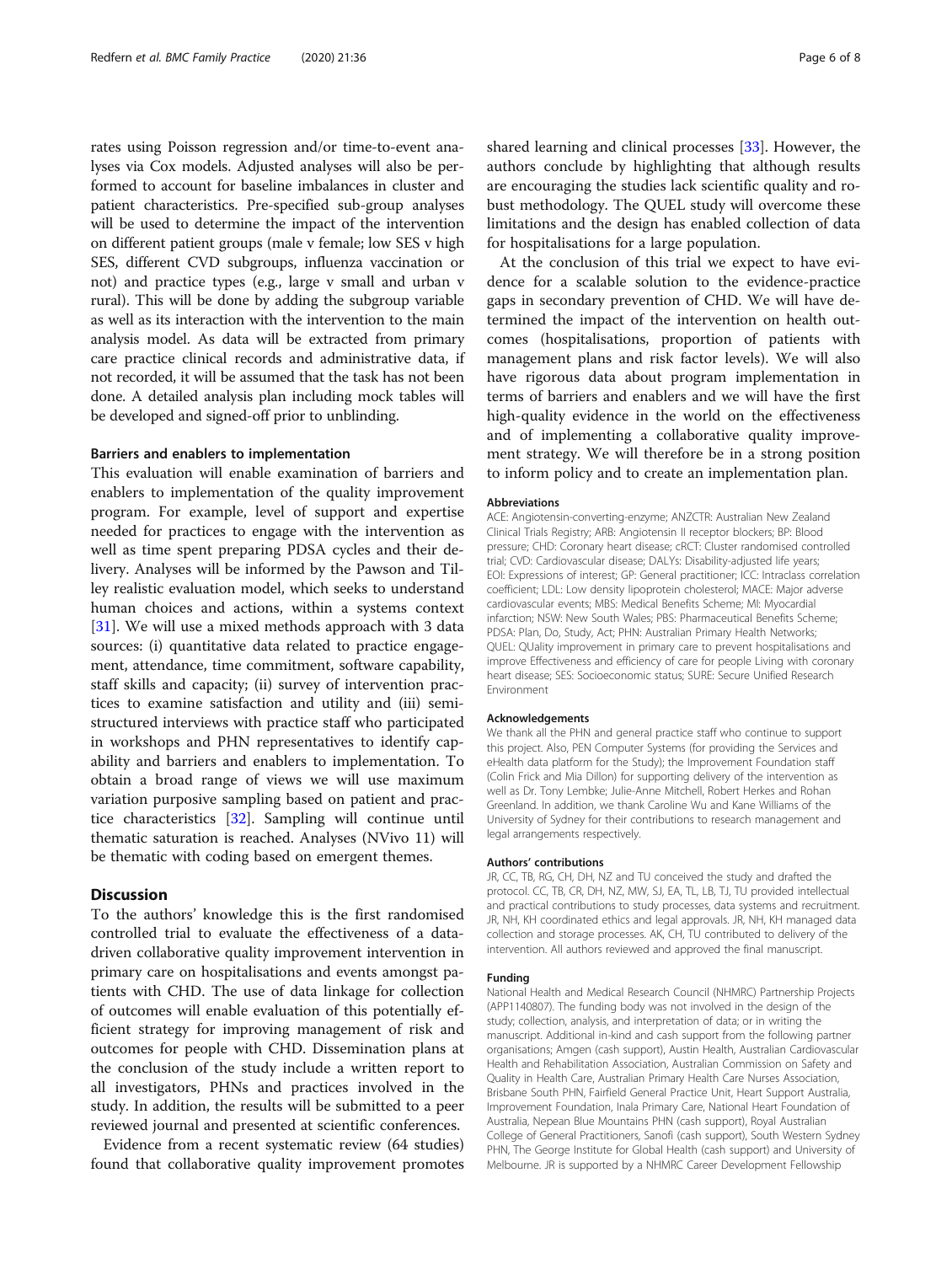<span id="page-8-0"></span>(APP1143538). MW is supported by the NHMRC grants (1080206 and 1149987). ERA is supported by a National Heart Foundation Australia postdoctoral fellowship (101884). CKC's salary is funded by a Career Development Fellowship level 2 co-funded by the NHMRC and National Heart Foundation Future Leader Award (APP1105447), which supports 0.05FTE for trial meetings.

#### Availability of data and materials

Not applicable.

#### Ethics approval and consent to participate

Ethics approval has been obtained from the New South Wales Population & Health Services Research Ethics Committee (HREC, HREC/18/CIPHS/44), this approval also meets the formal approval requirements for Queensland. Ethics approval was granted with a waiver of consent. A waiver of consent is required because it will be impractical to collect individual consent from each patient and data linkage will be via data extraction from clinical software. The intervention will occur at the practice-level and we do not anticipate any harm for patients. However, if a practice wishes to withdraw from the study they will be free to do so at any time.

#### Consent for publication

Not applicable.

#### Competing interests

The Improvement Foundation will receive service payments and reimbursement of travel costs to support delivery of the intervention but will not participate in data collection, analysis or interpretation. Participating PHNs and practices received a small reimbursement for their time and travel required to participate in this study. Andrew Knight and Charlotte Hespe have received financial payments for delivering collaborative quality improvement programs for the Improvement Foundations but will provide these services in-kind for the QUEL study. EH is an Editorial Board Member of BMC Family Practice. MW has received consulting fees from Amgen, Inc. and Kyowa Kirin Co., Ltd.

#### Author details

<sup>1</sup>Westmead Applied Research Centre, Faculty of Medicine and Health, The University of Sydney, PO Box 154 Westmead, Sydney, NSW 2154, Australia. <sup>2</sup>Western Sydney Local Health District, Sydney, Australia. <sup>3</sup>The George Institute for Global Health, Sydney, Australia. <sup>4</sup>Primary ageind Integrated Care Unit, South Western Sydney Local Health District, Sydney, Australia. <sup>5</sup>University of New South Wales, Sydney, Australia. <sup>6</sup>School of Medicine Sydney, The University of Notre Dame Australia, Sydney, Australia. <sup>7</sup>School of Population and Global Health, Faculty of Health and Medical Sciences, The University of Western Australia, Sydney, Australia. <sup>8</sup>Sydney Nursing School, Faculty of Medcine and Health, University of Sydney, Sydney, Australia. <sup>9</sup>School of Public Health, Curtin University and School of Public Health and Preventive Medicine, Monash University, Melbourne, Australia. <sup>10</sup>Faculty of Medicine, Dentistry and Health Sciences, University of Melbourne, Austin Health, Heidelberg, Australia. 11Faculty of Health Sciences & Medicine, Bond University, Gold Coast, Australia. 12The George Institute for Global Health, University, The Testa, Oxford, UK. <sup>13</sup>Centre for Health Economics Research and Evaluation, University of Technology, Sydney, Australia. <sup>14</sup>School of Nursing, University of Wollongong, Wollongong, Australia. <sup>15</sup>Inala Primary Care, Brisbane, Queensland, Australia. <sup>16</sup>Department of General Practice and Westmead Applied Research Centre, Westmead Clinical School, Faculty of Medicine and Health, University of Sydney, Sydney, Australia.

#### Received: 6 January 2020 Accepted: 5 February 2020 Published online: 14 February 2020

#### References

- 1. World Health Organization. Cardiovascular diseases CVDs Fact Sheet (2017). Available at [https://www.who.int/en/news-room/fact-sheets/detail/](https://www.who.int/en/news-room/fact-sheets/detail/cardiovascular-diseases-) [cardiovascular-diseases-](https://www.who.int/en/news-room/fact-sheets/detail/cardiovascular-diseases-)(cvds), (accessed on 28<sup>th</sup> May 2019).
- 2. Chew D, Amerena J, Coverdale S, Rankin JM, Astley CM, Soman A, Brieger D on behalf of the ACACIA Investigators. Invasive management and late clinical outcomes in contemporary Australian management of ACS: ACACIA registry. Med J Aust. 2008;188:691–7.
- 3. Briffa T, Hobbs M, Tonkin A, Sanfilippo FM, Hickling S, Ridout SC, Knuiman M. Population trends of current coronary heart disease event rates remain high. Circ Cardiovasc Qual Outcomes. 2011;4:107–13.
- Steg PG, James SK, Atar D, James SK, Atar D, Badano LP, Blömstrom-Lundqvist C, Borger MA, Di Mario C, Dickstein K, Ducrocq G, Fernandez-Aviles F, Gershlick AH, Giannuzzi P, Halvorsen S, Huber K, Juni P, Kastrati A, Knuuti J, Lenzen MJ, Mahaffey KW, Valgimigli M, van't Hof A, Widimsky P, Zahger D. ESC guidelines for the management of acute myocardial infarction in patients presenting with ST segment elevation: the task force on the management of ST-segment elevation acute myocardial infarction of the European Society of Cardiology. Eur Heart J. 2012;33:2569–619.
- 5. Anderson JL, Adams CD, Antman EM, Bridges CR, Califf RM, Casey DE Jr, Chavey WE 2nd, Fesmire FM, Hochman JS, Levin TN, Lincoff AM, Peterson ED, Theroux P, Wenger NK, Wright RS, Smith SC Jr. 2011 ACCF/AHA focused update incorporated into the ACC/AHA 2007 guidelines for the management of patients with unstable angina/non-ST-elevation myocardial infarction: American College of Cardiology/AHA guidelines. Circulation. 2011;123:e426–579.
- 6. Chew DP, Scott IA, Cullen L, French JK, Briffa TG, Tideman PA, Woodruffe S, Kerr A, Branagan M, Aylward PEG. NHFA/CSANZ Australian clinical guidelines for management of acute coronary syndrome:2016. Med J Aust. 2016;205(3):128–33.
- 7. Chow CK, Jolly S, Rao-Melacini P, Fox KAA, Anand SS, Yusuf S. Association of diet, exercise, and smoking modification with risk of early cardiovascular events after acute coronary syndromes. Circulation. 2010;121:750–8.
- 8. Kotseva K, Wood D, Backer GD, Bacquer DD, Pyörälä K, Keil U. Cardiovascular prevention guidelines in daily practice: a comparison of EUROASPIRE I, II, and III surveys in 8 countries. Lancet. 2009;373:929–40.
- 9. Perel P, Avezum A, Huffman M, Avezum A, Huffman M, Pais P, Rodgers A, Vedanthan R, Wood D, Yusuf S. Reducing premature cardiovascular morbidity and mortality in people with atherosclerotic vascular disease. The WHF roadmap for secondary prevention of cardiovascular disease. Glob Heart. 2015;10:99–110.
- 10. Redfern J, Chow C, on behalf of Secondary Prevention Alliance. Secondary prevention of coronary heart disease in Australia: a blueprint for reform. Med J Aust. 2013;198:70–1.
- 11. Djulbegovic B. A framework to bridge the gaps between evidence-based medicine, health outcomes, and improvement and implementation science. J Oncol Pract. 2014;10:200–2.
- 12. The Breakthrough Series: IHI's Collaborative Model for Achieving Breakthrough Improvement. IHI Innovation Series. Boston: Institute for Healthcare Improvement; 2003.
- 13. Homer CJ, Szilagyi P, Rodewald L, Bloom SR, Greenspan P, Yazdgerdi S, Leventhal JM, Finkelstein D, Perrin JM. Does quality of care affect rates of hospitalization for childhood asthma? Pediatrics. 1996;98:18–23.
- 14. Asch S, Baker D, Keesey J, Broder M, Schonlau M, Rosen M, Wallace PL, Keeler EB. Does the collaborative model improve care for chronic heart failure? Med Care. 2005;43(7):667–75.
- 15. Franco LM, Marquez L. Effectiveness of collaborative improvement: evidence from 27 applications in 12 countries. BMJ Qual Saf. 2011;20:658–65.
- 16. Schouten LM, Hulscher MEJL, van Everdingen JJE, Huijsman R, Grol RPTM. Evidence for the impact of quality improvement collaboratives: systematic review. Br Med J. 2008;336:1491.
- 17. Crisóstomo PM, Pronovost PJ, Woodcock T, Carter P, Dixon-Woods M. How to study improvement interventions: a brief overview of possible study types. BMJ Qual Saf. 2015;24:325–36.
- 18. Knight A, Caesar C, Ford D, Coughlin A, Frick C. Improving primary care in Australia through the Australian primary care Collaboratives program. MBJ Qual Saf. 2012;21:948–55.
- 19. Peiris D, Usherwood T, Panaretto P, Harris M, Hunt J, Redfern J, Zwar N, Colagiuri S, Hayman N, Lo S, Patel B, Lyford M, MacMahon S, Neal B, Sullivan D, Cass A, Jackson R, Patel A. Effect of a computer-guided, quality improvement program for cardiovascular disease risk management in primary health care: the TORPEDO cluster-randomized trial. Circ Cardiovasc Qual Outcomes. 2015;8(1):87–95.
- 20. Ghosh A, McCarthy S, Halcomb EJ. Perceptions of primary care staff' perceptions on a regional data quality intervention in Australian general practice: a qualitative study. BMC Fam Pract. 2016, 17;(50). [https://doi.org/10.](https://doi.org/10.1186/s12875-016-0445-8) [1186/s12875-016-0445-8](https://doi.org/10.1186/s12875-016-0445-8).
- 21. Langley GL, Nolan KM, Nolan TW. The foundation of improvement. Silver Spring MD: API Publishing; 1992.